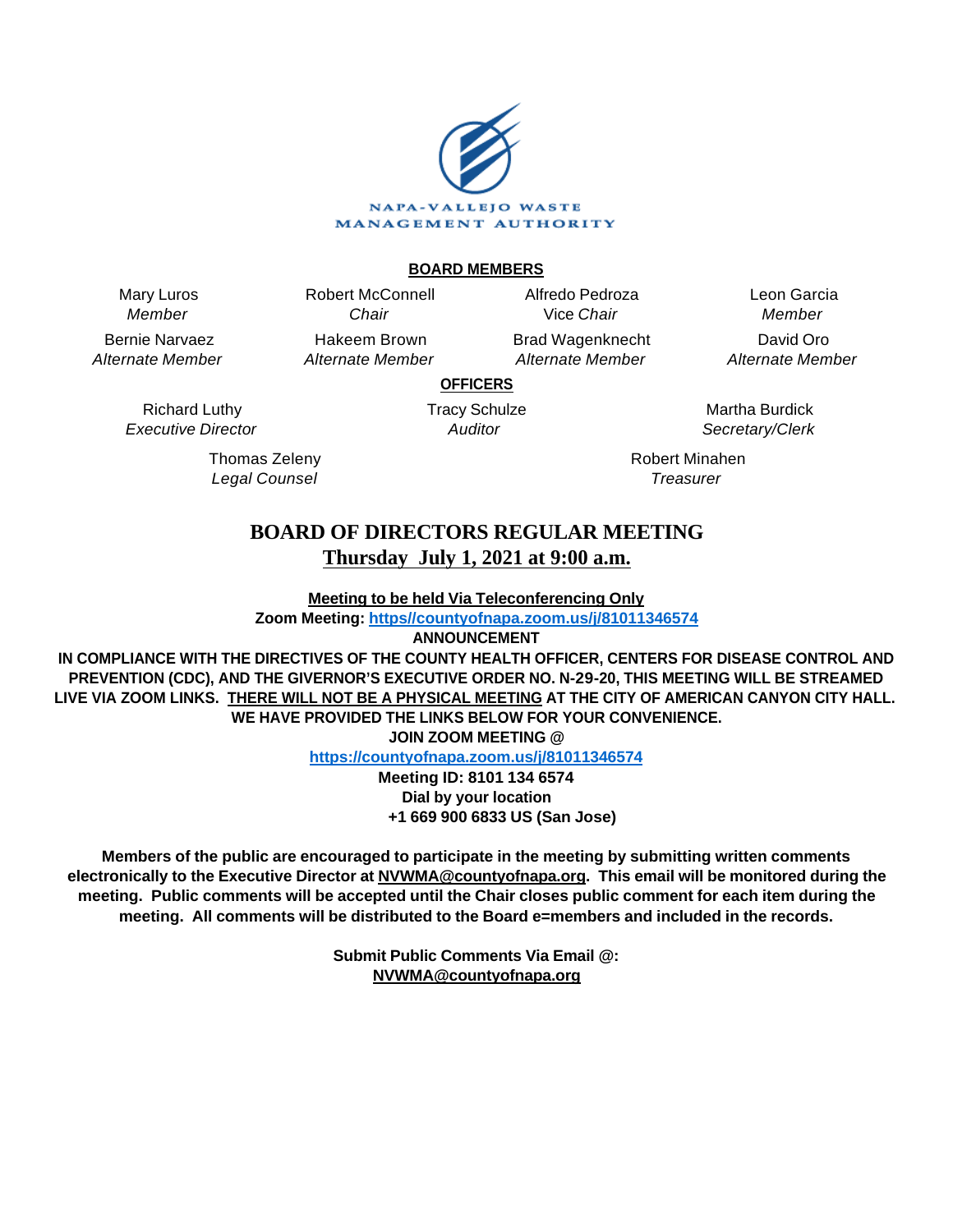#### **GENERAL INFORMATION**

The Napa-Vallejo Waste Management Authority meets the 1st Thursday of each month at 9:00 A.M. at 4381 Broadway Street, Suite 201, American Canyon, California 94503. The meeting room is wheelchair accessible. Requests for disability related modifications or accommodations, aids or services may be made no less than 72 hours prior to the meeting date by contacting 707 253-4471.

The Agenda is divided into two sections:

**CONSENT ITEMS:** These matters typically include routine financial or administrative actions, as well as final adoption of ordinances that cannot be both introduced and adopted at the same meeting. Any item on the CONSENT CALENDAR will be discussed separately at the request of any person. CONSENT CALENDAR items are usually approved with a single motion.

**ADMINISTRATIVE ITEMS:** These items include significant policy and administrative actions, and are classified by program areas. Immediately after approval of the CONSENT CALENDAR, ADMINISTRATIVE ITEMS will be considered.

All materials relating to an agenda item for an open session of a regular meeting of the Napa-Vallejo Waste Management Authority which are provided to a majority or all of the members of the Board by Board members, staff or the public within 72 hours of, but prior to the meeting, will be available for public inspection, at the time of such distribution, in the office of Auditor Controller, 1195 Third Street, Suite B-10, Napa CA 94559, Monday through Friday between the hours of 8:00 a.m. and 5:00 p.m., except for County holidays. Materials distributed to a majority or all of the members of the Board at the meeting will be available for public inspection at the public meeting if prepared by the members of the Board or Napa Vallejo Waste Management staff, and after the public meeting if prepared by some other person. Availability of materials related to agenda items for public inspection does not include materials which are exempt from public disclosure under Government Code sections 6253.5, 6254, 6254.3, 6254.7, 6254.15, 6254.16, or 6254.22.

**ANY MEMBER OF THE AUDIENCE DESIRING TO ADDRESS THE BOARD ON A MATTER ON THE AGENDA**, please proceed to the rostrum and, after receiving recognition from the Chair, give your name and your comments or questions. In order that all interested parties have an opportunity to speak, please be brief and limit your comments to the specific subject under discussion. Time limitations shall be at the discretion of the Chair or Board.

#### **AGENDA AVAILABLE ONLINE AT** www.countyofnapa.org

- **1. CALL TO ORDER**
- **2. ROLL CALL**
- **3. PLEDGE OF ALLEGIANCE**
- **4. PUBLIC COMMENT**

In this time period, anyone who wishes to speak to the Authority Board of Directors regarding any subject over which the Board has jurisdiction, that is not on the agenda, or to request consideration to place an item on a future Board agenda, may do so at this time. Individuals will be limited to a three minute presentation. The Board of Directors will take no action as a result of any item presented at this time.

#### **5. PRESENTATIONS AND COMMENDATIONS**

#### **6. APPROVAL OF MINUTES**

# **A. APPROVAL OF MINUTES**

REQUESTED ACTION: Approval of Board Minutes for the June 3, 2021 Regular Meeting.